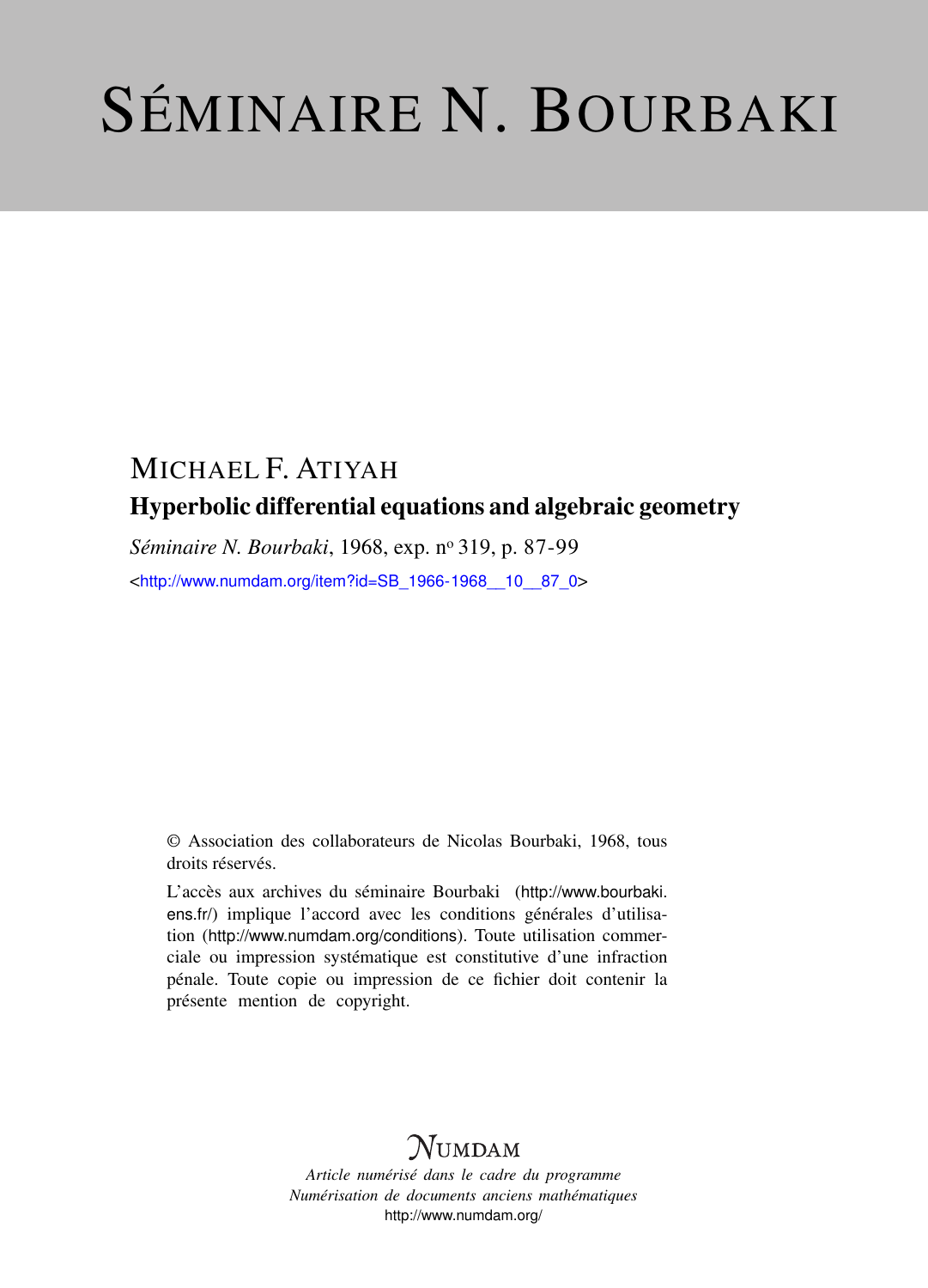Séminaire BOURBAKI 19e année, 1966/67, n°319 Février 1967

### HYPERBOLIC DIFFERENTIAL EQUATIONS AND ALGEBRAIC GEOMETRY (AFTER PETROWSKY)

by Michael F. ATIYAH

#### Introduction

Some twenty years ago Petrowsky  $[4]$  wrote a long and very interesting paper concerned with the support of the fundamental solution of hyperbolic equations. A substantial part of this paper was in fact concerned with some theorems on the topology of algebraic varieties, and to prove these Petrowsky based himself on the work of Lefschetz. The arguments were highly geometrical and involved a lot of intuitive topology which is not always easy to follow.

In the intervening twenty years algebraic geometry has progressed considerably and it has developed algebraic machinery to replace the older geometrical reasoning. It seems therefore reasonable that one should look again at Petrowsky's paper and try to prove his results by more modern methods. Leray and Gårding took some steps in this direction and last year Garding drew the attention of Bott and myself to Petrowsky's paper. As a result of our joint efforts a modern version of Petrowsky's work is emerging, and it is this that I propose to report on here. I should say that a number of alternative approaches seem to be possible but the one I will present seems to be as simple as any.

87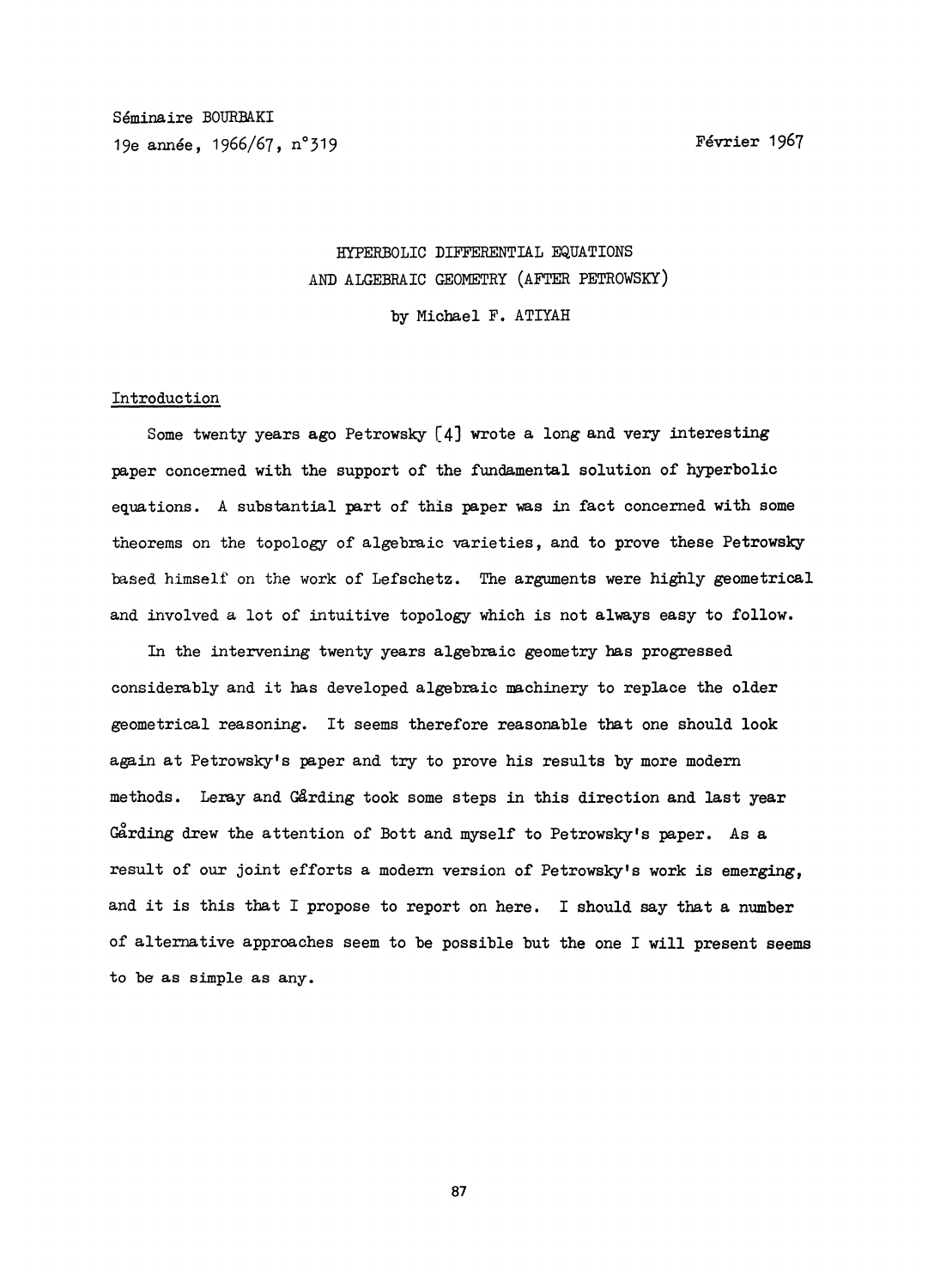#### § 1. The Theorems of Petrowsky

Let  $a(\xi_1,\ldots,\xi_n)$  be a homogeneous polynomial of degree m with real coefficients. We say that a is hyperbolic with respect to  $\xi_1$  if, for every non-zero real vector  $(\xi_2,\ldots,\xi_n)$ , the equation in  $\xi_1$ 

$$
a(\xi_1, \xi_2, \dots, \xi_n) = 0 \tag{1.1}
$$

has m real distinct roots. Note that this is an "open condition" so that the set of hyperbolic polynomials of degree m is open in the vector space of all homogeneous polynomials of degree m. We shall be interested in the fundamental solution  $E(x_1,\ldots, x_n)$  of the corresponding differential operator  $a(\frac{\partial}{\partial x_1}, \ldots, \frac{\partial}{\partial x_n}),$  i.e. E is a distribution satisfying<br> $a(\frac{\partial}{\partial x_1}, \ldots, \frac{\partial}{\partial x_n})E = \delta$  $(1.2)$ 

where  $\delta$  is the Dirac delta function. One can show (uniqueness of Cauchy problem) that there is a unique E with support in the half-space  $x_1 \ge 0$ , and we shall be concerned only with this E. When we want to exhibit its dependence on a we write  $E_{a}$ .

The classical example is of course given by

$$
a = -\xi_1^2 + \xi_2^2 + \dots + \xi_n^2
$$

and (1.2) now defines the fundamental solution of the wave equation. In this case the support of E is contained in the cone

$$
x_1^2 - x_2^2 - \dots - x_n^2 \ge 0 \tag{1.3}
$$

but there is a difference between n odd and n even. If n is odd supp.E is the whole solid cone  $(1.3)$  while if n is even  $($ and  $> 2)$  supp.E is just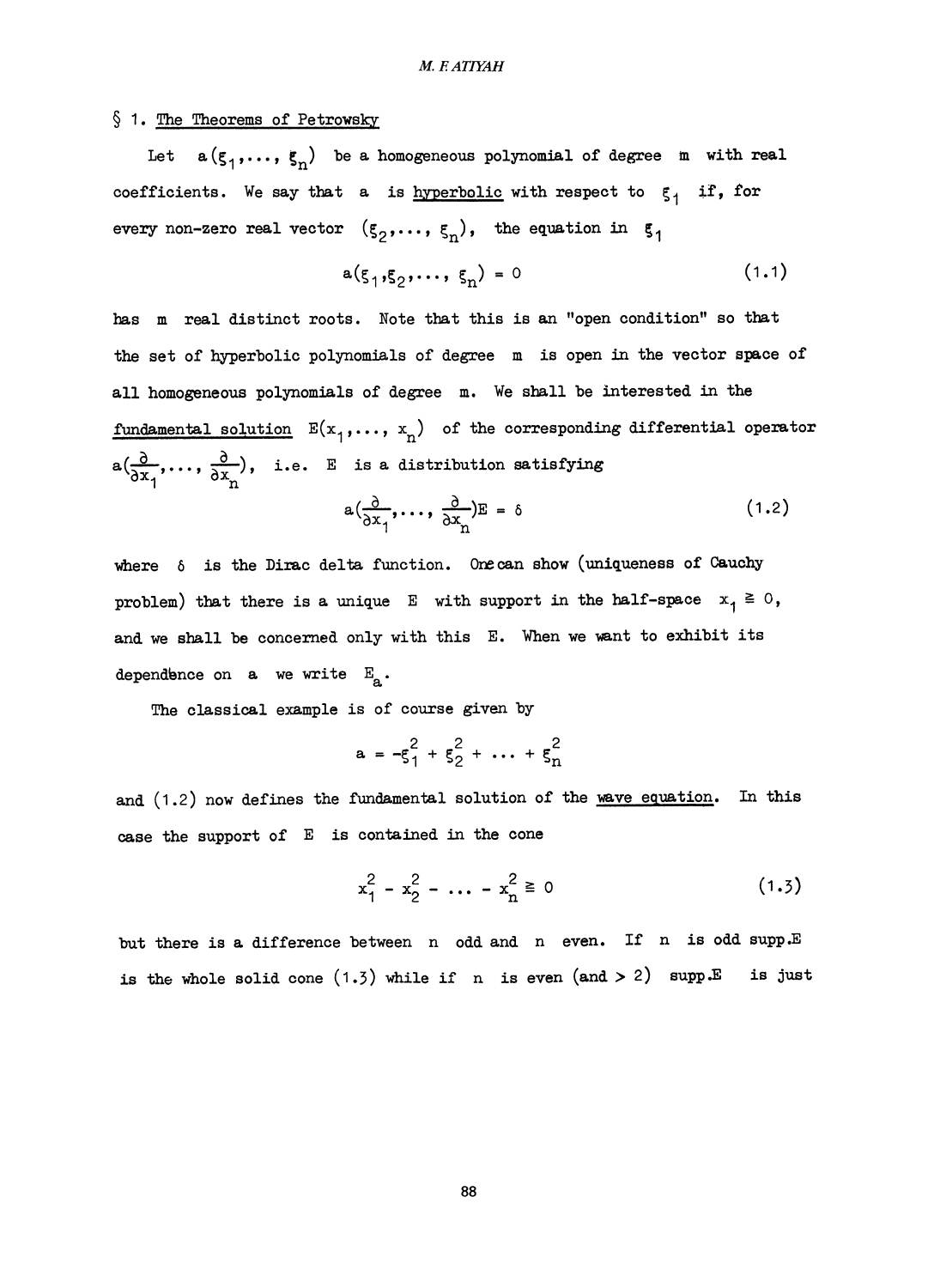the boundary of (1.3), namely

$$
x_1^2 - x_2^2 - \dots - x_n^2 = 0 \tag{1.4}
$$

In the first case (n odd) one says that diffusion occurs. In the second case there is no diffusion and the interior of  $(1.3)$  is called a lacuna of E. These phenomena have well-known physical interpretations.

Petrowsky's programme was to investigate the existence of lacunas for general hyperbolic equations. Now the condition of hyperbolicity is easily seen to imply that (1.1) defines a <u>non-singular</u> hypersurface  $A_R$  in  $P_{n-1}(\mathbb{R})$ . The hyperplanes  $\sum x_i \xi_i = 0$  which are tangential to  $A_R$  define a <u>dual</u> hypersurface with equation say

$$
b(x_1,\ldots,x_n)=0
$$
 (1.5).

It so happens that for the wave equation the polynomials a and b are of the same form but this is fortuitous and in general one must distinguish carefully between  $(1.5)$  in the x-space and  $(1.1)$  in the dual  $\xi$ -space. The complement (in the half-space  $x_1 > 0$  of  $\mathbb{R}^n$ ) of the cone (1.5) consists of a finite number of connected open sets, which generalize the interior and exterior of the quadratic cone (1.4). Now explicit formulae for E due to Herglotz show that  $E$  is in fact analytic on each of these components, so that the problem of the lacunas is to determine on which of these components E vanishes identically. Actually Petrowsky only investigates lacunas which are stable in a sense which we now describe.

Let  $a_0$  be a fixed hyperbolic polynomial with dual  $b_0$ , let C be a component of  $b_0(x) \neq 0$   $(x_1 > 0)$  and let  $x \in C$ . We say C is a stable lacuna for  $a_0$  if, for all polynomials a sufficiently close to  $a_0$ , the

89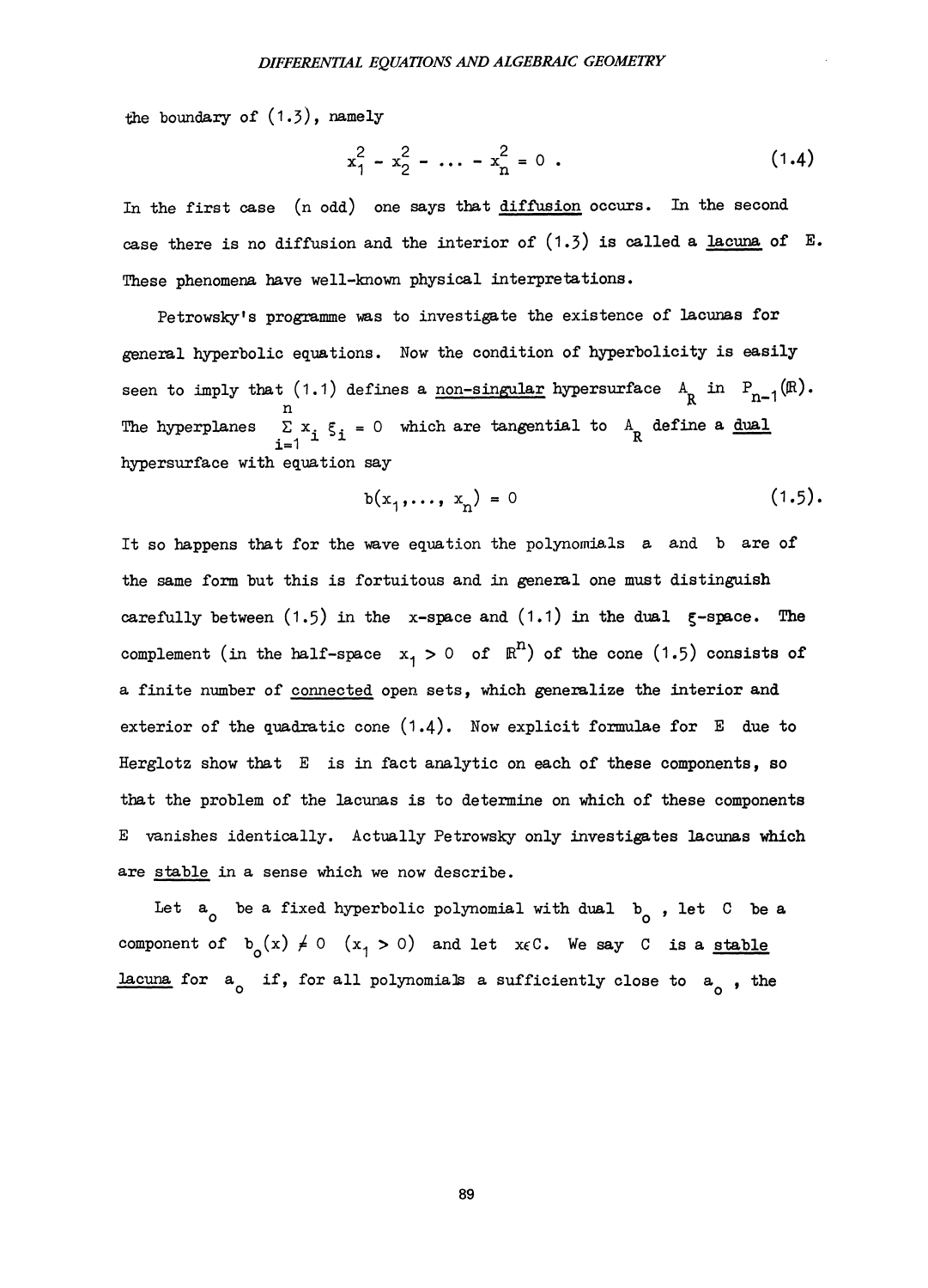#### M.EAT7YAH

fundamental solution  $E_a$  vanishes identically near x. It is easy to see that this notion is independent of the chosen point  $x \in C$ , and depends only on  $C$ .

If one attempts to pass from constant coefficient differential operators to variable coefficients only the stable lacunas are of any significance. This is really Petrowsky's motivation.

Petrowsky's theorems give necessary and sufficient condition for stable lacunas in terms of the homology of the algebraic hypersurface  $(1.1)$ . There are a number of different cases depending on the values of n and m. In fact one must distinguish between

(i) n odd or n even

(ii) m odd or m even

(iii)  $m \ge n$  or  $m < n$ .

Partly for brevity and partly because I have not worked through the details I will omit the case of odd n. The parity of m makes only a very slight difference and for simplicity I will take m even. The two alternatives in (iii) are however more substantial and I will describe the results in both cases.

We denote by A the hypersurface in complex projective space  $P_{n-1}(0)$ given by the equation

```
a(\xi_1,...,\xi_n) = 0
```
and by  $A_R$  the set of real points of A, i.e.

$$
A_R = A \cap P_{n-1}(R) .
$$

We already know that  $A_R$  is non-singular, but A might have singularities which are not real. However since we are only interested in stable lacuna we can perturb the coefficients of A and so assume that A itself is nonsingular.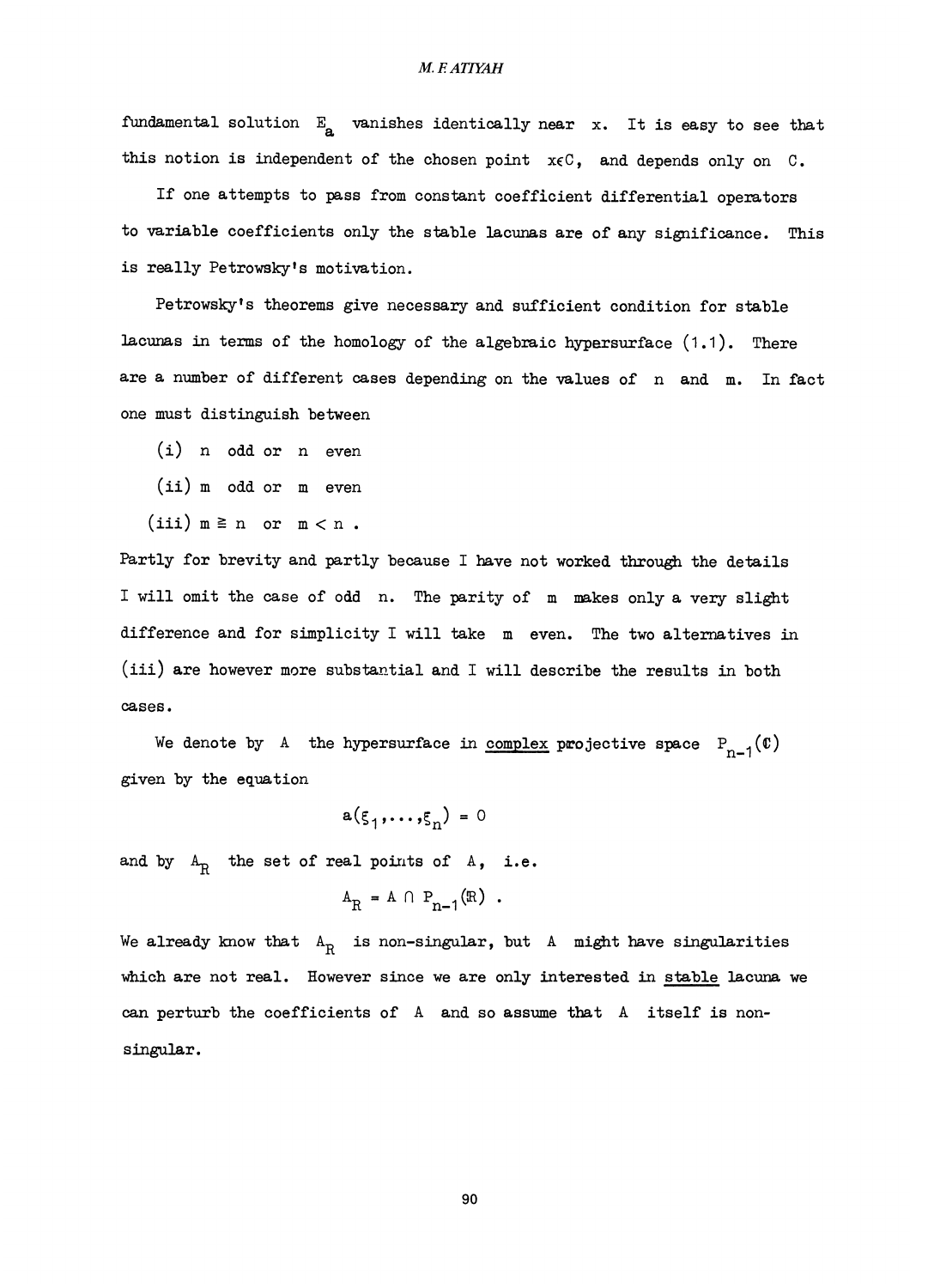From the condition of hyperbolicity one easily deduces that  $A_R$  consists of  $k = \frac{m}{2}$  components  $A_R^1, \ldots, A_R^k$  each homeomorphic to  $S^{n-2}$ . Moreover if  $B^{i}$  denotes the component of  $P_{n-1}(\mathbb{R}) - A_{R}^{i}$  containing the point  $(1,0,\ldots,0)$ then  $B^i$  is an  $(n-1)$ -cell,  $A_R^i = \partial B^i$  and (for a suitable ordering)

$$
B^1 \subset B^2 \subset \ldots \subset B^k.
$$

Thus if we choose an orientation of the tangent space to  $P_{n-1}$  (R) at  $(1,0,\ldots,0)$  it induces an orientation on each  $A_{R}^{i}$  and so on  $A_{R}$ .

Suppose now that C is a component of  $b(x) \neq 0$  (in  $x_1 > 0$ ), let  $x \in C$ ,  $H_{\text{x}}$  the hyperplane  $\Sigma$   $x_i$   $\xi_i$  = 0 in  $P_{n-1}(\mathfrak{C})$  and  $(H_{\text{x}})_{R} = H_{\text{x}} \cap P_{n-1}(\mathbb{R})$ . We denote by  $A_x$  the intersection  $A \cap H_x$ . Since  $b(x) \neq 0$ , A and  $H_x$  cut transversally and so  $A_x$  is non-singular. In particular

$$
(A_x)_R = A_x \cap P_{n-1}(R) = A_R \cap (H_x)_R
$$

is non-singular.

Since  $A_R$  is contained in the contractible set  $B^k$  the restriction of the Hopf bundle L of  $P_{n-1}(\mathbb{R})$  to  $A_{\mathbb{R}}$  is trivial. Hence, if we choose an isomorphism

$$
L_{(1,0,\ldots,0)} \cong \mathbb{R}
$$

 $(A_x)_R$  may be viewed as the zero-set of a function  $A_R \to \mathbb{R}$  and so it inherits an orientation from the orientation of  $A_R$ . Hence  $(A_x)_R$  defines a cycle in  $A_x$ . Its homology class will be denoted by  $\beta_x$ : thus

$$
\beta_{x} \epsilon H_{n-3} (A_x ; \mathbf{C})
$$

(to avoid special cases we shall assume  $n \neq 2$ ).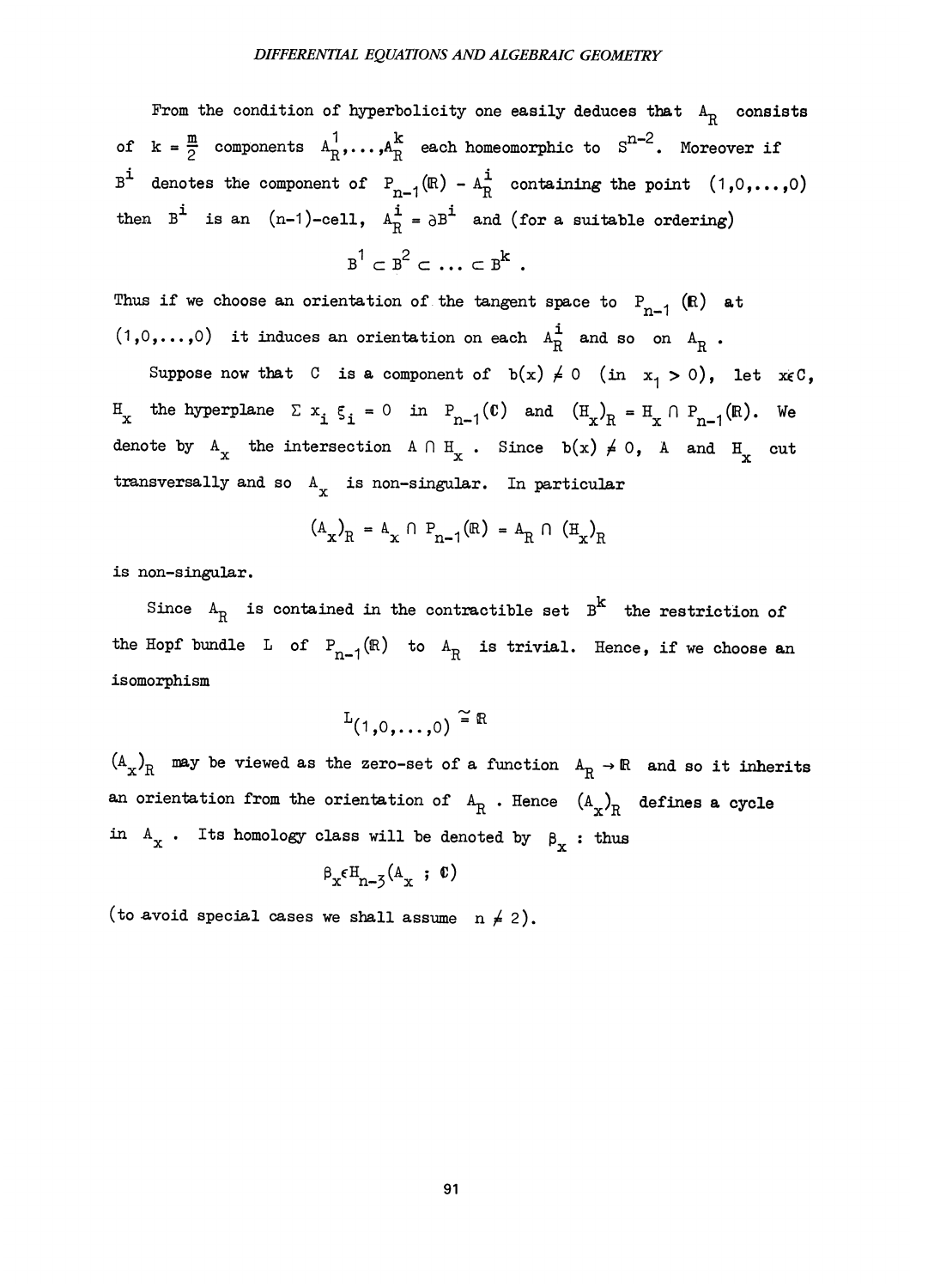The linear form in  $\varepsilon$ 

$$
x \cdot \xi = \sum_{i=1}^{n} x_i \xi_i
$$

is a section of the Hopf bundle L. Its restriction to  $A_R$  may as above be regarded as a function  $A_R \rightarrow \mathbb{R}$ . Then  $\xi \mapsto \text{sign}(x \cdot \xi)$  defines a map

$$
A_R - (A_x)_R \rightarrow \{\pm 1\}
$$

and we may consider sign  $(x,\xi)$   $A_R$  as a relative cycle of A mod  $(A_x)$ . Its homology class will be denoted by  $\alpha_{\rm y}$ : thus

$$
\mathbf{r}_{\mathbf{x}} \in \mathbb{H}_{n-2}(\mathbf{A}, \mathbf{A}_{\mathbf{x}}; \mathbf{C}).
$$

If we denote by  $\partial$  the boundary homomorphism

$$
\mathbf{H}_{n-2}(\mathbf{A}, \mathbf{A}_{\mathbf{x}} \ ; \ \mathbf{C}) \rightarrow \mathbf{H}_{n-3}(\mathbf{A}_{\mathbf{x}} \ ; \ \mathbf{C})
$$

then clearly we have

$$
\delta \alpha_{\mathbf{x}} = 2 \beta_{\mathbf{x}} \cdot
$$

In particular this shows that the image of  $\beta_x$  in  $H_{n-3}(A; \mathbb{C})$  is zero.

It is clear that  $\alpha_{\textnormal{x}}$  and  $\beta_{\textnormal{x}}$  depend only on the component C and not on the point  $x \in C$  chosen. We may therefore write  $\alpha_C$  and  $\beta_C$  instead of  $\alpha_{x}$ ,  $\beta_{x}$ . The theorems of Petrowsky (for n and m both even) are: THEOREM 1. Let  $m < n$ . Then C is a stable lacuna if and only if  $\beta_C = 0$ . THEOREM 2. Let  $m \ge n$ . Then C is a stable lacuna if and only if  $\alpha_C = 0$ . Remark. It is well-known that the "external component" - corresponding to hyperplanes  $x.g = 0$  meeting all the components of  $A_R - is$  always a stable lacuna. Thus theorems 1 and 2 imply that  $~\beta_{C} = 0$  in this case: a topological result which is by no means obvious.

#### § 2. Proof of Theorem 2

The proofs of Theorems 1 and 2 are on similar lines but with a number of

92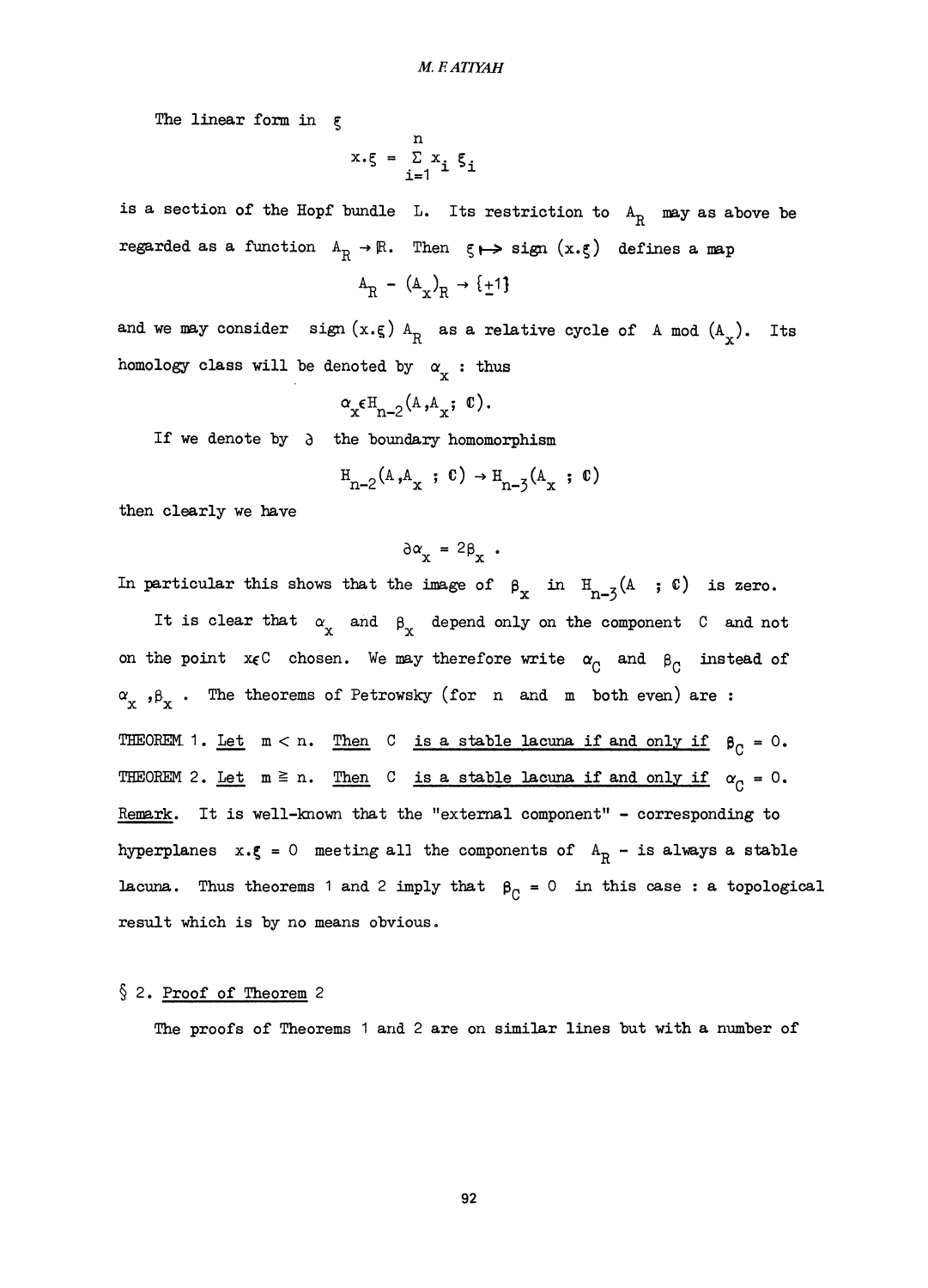important differences. I will restrict myself here to giving the proof of Theorem 2.

By use of the Radon-transform one obtains explicit integral formulae for the fundamental solution  $E_{\rm a}$  , known as the Herglotz-Petrowsky formulae (cf.  $[2, p.140]$  for a modern derivation using distributions). To describe these in a suitably invariant form we recall first that the sheaf  $\Omega$  of holomorphic  $(n-1)$ -forms on  $P_{n-1}(\mathbb{C})$  is isomorphic to(\*)  $Q(-n)$  and so

$$
\Omega(n) \cong \underline{0}
$$

has a one-dimensional space of sections. Let

$$
\omega \epsilon \Gamma(P_{n-1}(\mathfrak{C}), \Omega(n))
$$

be a generator, then

$$
\frac{a}{a}
$$
 is a meromorphic section of  $\Omega(n-m)$ 

and taking the residue on A we get

$$
\omega_{a} = \text{Res}_{A}(\frac{\omega}{a}) \epsilon \Gamma(A, \Omega_{A}(n-m))
$$

where  $\Omega_{\Lambda}$  is the sheaf of (n-2) forms on A. Similarly we have an element

$$
\omega_{\mathbf{a},\mathbf{x}} = \operatorname{Res}_{\mathbf{A}_{\mathbf{x}}} \left( \frac{\omega_{\mathbf{a}}}{\left( \mathbf{x} \cdot \boldsymbol{\xi} \right)} \right) \in \Gamma(\mathbf{A}_{\mathbf{x}}, \, \Omega_{\mathbf{A}_{\mathbf{x}}} \left( \mathbf{n} - \mathbf{m} - 1 \right)).
$$

The Herglotz-Petrowsky formula for the case  $m,n$  both even and  $m \ge n$ is then

$$
E_{\mathbf{a}}(x) = \text{Const.} \int_{A_{\mathbf{R}}} \text{sign}(x.\xi)(x.\xi)^{m-n} \omega_{\mathbf{a}} \qquad (2.1).
$$

Let  $s = (s_1, ..., s_n)$  be a multi-index with  $|s| = \sum s_i = m-n+1$  and put

$$
D^{S} = \delta_1^{S_1} \delta_2^{S_2} \cdots \delta_n^{S_n} \qquad (\delta_i = \frac{\partial}{\partial x_i})
$$

(\*) We use the standard notations of algebraic geometry.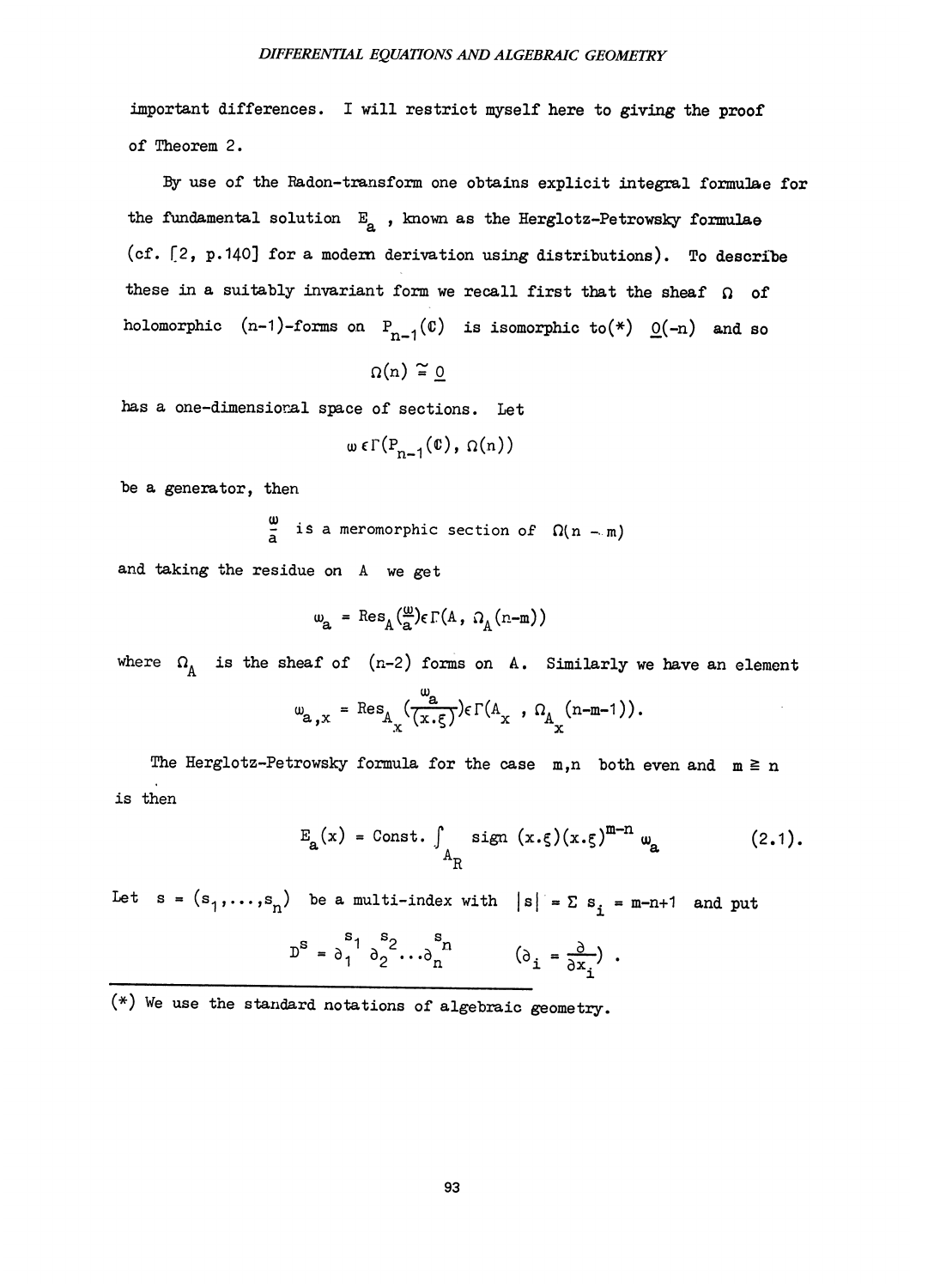Applying this operator to  $(2.1)$  we find

$$
D^{S_{E}}(x) = \text{Const.} \int_{(A_x)_R} \xi^{S_{\omega}} a_{,x}
$$
 (2.2).

Note that  $\xi_{\omega_{2,x}}^s$  is a holomorphic (n-3)-form on  $A_x$  and so the integral in (2.2) depends only on the homology class of  $(A_x)_R$  in  $A_x$ -denoted in § 1 by  $\beta_x$ . To exhibit this fact we will rewrite (2.2) as

$$
D^{S}E_{\mathbf{a}}(x) = \text{Const.} < \xi^{S} \omega_{\mathbf{a},x} , \beta_{x} >
$$
 (2.3)

where  $\langle , \rangle$  denotes the pairing between homology and cohomology (or harmonic forms). Suppose now that  $\beta_x = 0$  so that

$$
O6 = \frac{1}{A} \left(\frac{A}{X}\right)^2
$$

where  $C$  is a chain in  $A_x$ . Then

$$
\Gamma_{\mathbf{x}} = \text{sign}(x \cdot \xi) A_{R} + 2C
$$

is a cycle in  $A_R$  defining a homology class, say  $\gamma_x$ . Since  $(x, \xi)^{m-n} \omega_a$ is a holomorphic (n-2)-form on A its restriction to  $A_x$  vanishes identically and so

$$
\int_{\Gamma_{\mathbf{x}}} (x \cdot \xi)^{m-n} \omega_{\mathbf{a}} = \int_{A_{\mathbf{R}}} \text{sign}(x \cdot \xi) (x \cdot \xi)^{m-n} \omega_{\mathbf{a}}
$$

Thus if  $\beta_x = 0$  the fundamental solution  $E_a(x)$ , given by  $(2.1)$ , is a period of a holomorphic form :

$$
E_{a}(x) = Const. < (x.\xi)^{m-n} \omega_{a} , \gamma_{x} >
$$
 (2.4).

Note that the image of  $\gamma_x$  in the homomorphism

$$
\mathbf{H}_{n-2}(\mathbf{A} \ ; \ \mathbf{C}) \rightarrow \mathbf{H}_{n-2}(\mathbf{A}, \mathbf{A}_{\mathbf{X}} \ ; \ \mathbf{C})
$$

is just  $\alpha_{\text{x}}$  and that (2.4) holds for any class  $\gamma_{\text{x}}$  with this property - because the period of  $(x.\xi)^{m-n}$  a cycle in  $A_x$  is zero.

One half of Theorem 2 is now easy. Suppose in fact that  $\alpha_x = 0$ . Then

$$
\beta_{x} = \frac{1}{2} \, \partial \alpha_{x} = 0,
$$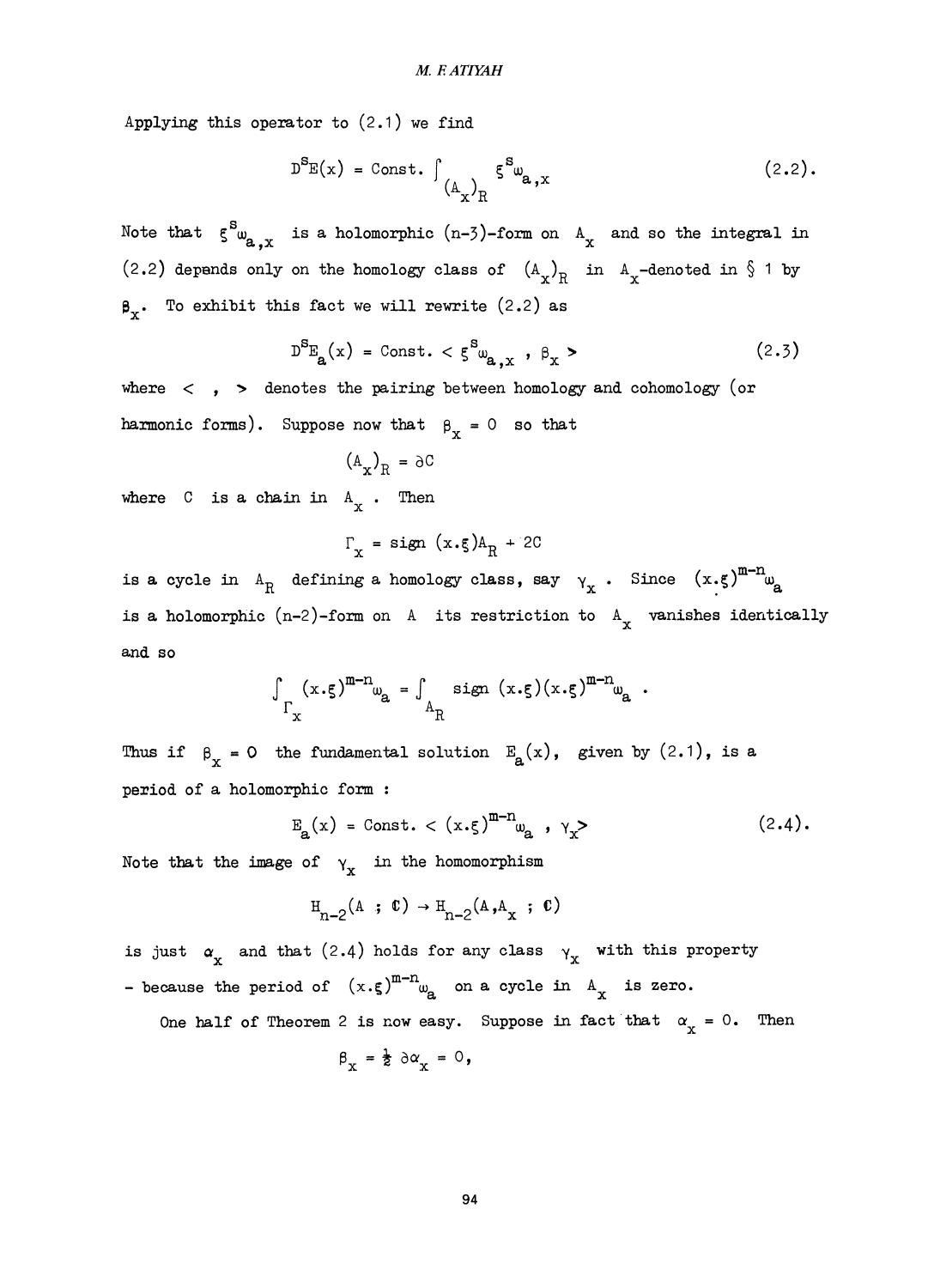and so (2.4) holds. Moreover since  $\alpha_x = 0$  we can take  $\gamma_x = 0$  and so, from  $(2.4)$ ,  $E_{\text{a}}(x) = 0$ . Thus the component of x is a stable lacuna for a as required.

The converse is more difficult and needs a non-trivial result from algebraic geometry. To explain this let us consider

$$
F(a,p) = \langle p\omega_a, \alpha \rangle \qquad (2.5)
$$

where p is a homogeneous polynomial of degree  $m-n$  and  $\alpha$  is any homology class on A. We make no restrictions beyond assuming that A is non-singular In a sufficiently small neighbourhood of a given polynomial  $a_n$  we may identify the homology group  $H(A)$  with  $H(A_0)$ . Thus for fixed  $\alpha \in H(A_0)$ ,  $F(a,p)$  is a function of a and p. Thus for fixed  $\alpha \in H_{n-2}(A_0)$ : PROPOSITION 1. Let  $F(a,p)$  be defined by  $(2.5)$  and assume that it vanishes identically for all  $p$  and for all  $a$  near  $a_0$ . Then

(i) if n is odd  $\alpha = 0$ .

(ii) if n is even  $\alpha$  is a multiple of the homology class obtained by intersecting  $A$  with a general linear space of dimension  $\frac{h}{2}$ .

We defer the proof of this to the next section and proceed now to show how Proposition 1 leads to the second half of Theorem 2. We assume therefore that the component of  $x$  is a stable Iacuna. Thus by  $(2.3)$ 

$$
\langle \xi^s u_{a,x} , \beta_x \rangle = 0 \qquad |s| = m-n+1.
$$

Applying Proposition 1 to the hyperplane  $x \cdot \xi = 0$  we deduce at once that  $\beta_x = 0$ . Hence we can use formula (2.4) for  $E_a(x)$ . Applying the operator  $D^{r}$  when  $|r| = m-n$  to (2.4) we get

$$
0 = D^{T}E_{a}(x) = \langle \xi^{T} \omega_{a} , \gamma_{x} \rangle.
$$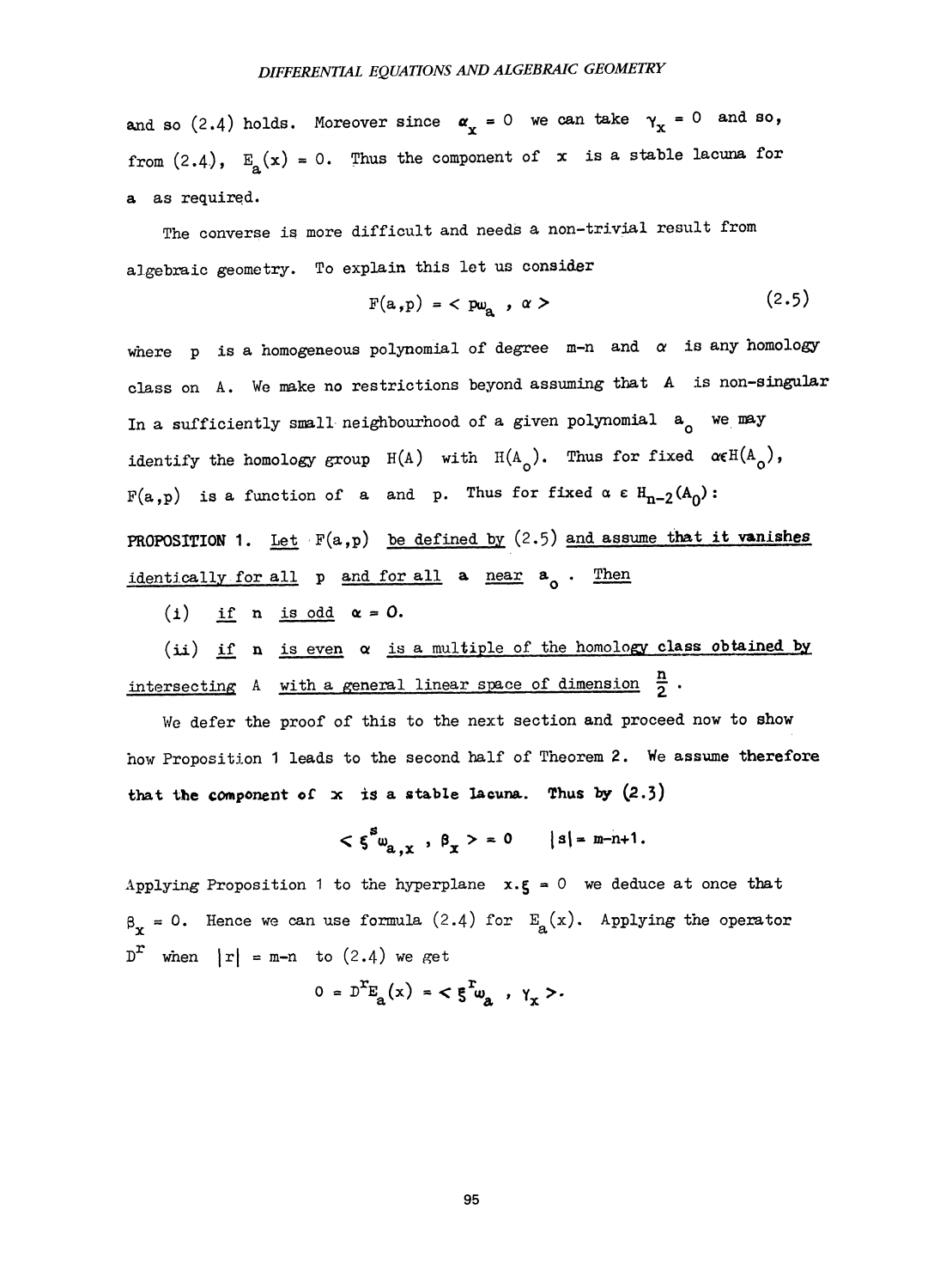#### M. F. ATIYAH

Applying Proposition 1 again we deduce that  $y_r$  is the class of the intersection A  $\cap$  P<sub>n/2</sub>. In particular therefore  $\gamma_x$  is homologous to a class in A<sub>x</sub> and so  $\alpha_x$ , the image of  $\gamma_x$  in  $H_{n-2}(A, A_x; C)$ , is zero. This completes the proof of Theorem 2.

#### § 3. Proof of Proposition 1

We shall deduce Proposition 1 from the following result

PROPOSITION 2. Let  $X$  be a projective non-singular variety,  $Y$  a non-singular hyperplane section. Then the groups  $H^*(X-Y; \mathbb{C})$  are isomorphic to the de Rham groups of the complex of rational differential forms on X with poles on Y.

Remarks. Proposition 2 is proved in  $\lceil 1 \rceil$ ; Theorem 4]. It is in fact part of the theory of "integrals of the second kind", and its proof is not difficult. Actually Grothendieck  $[3]$  has recently extended Proposition 2 to any affine variety  $X-Y$  - but this needs the resolution of singularities and is more difficult.

We shall apply Proposition 2 with  $X = P_{n-1}(C)$  embedded in a high projective space by the polynomials of degree m, so that we can take Y to be the hypersurface  $A \subset X$  given by  $a(\xi_1,\ldots,\xi_n) = 0$ . A rational (n-1)-form on  $P_{n-1}(\mathbb{C})$  with poles on A is then of the form  $\frac{F\omega}{a^q}$  where q is an integer  $\geq$  1 and p is a homogeneous polynomial in  $(\xi_1,\ldots,\xi_n)$ of degree qm-n. As a corollary of Proposition 2 we therefore deduce : COROLLARY. Let  $\eta_{\epsilon} H_{n-1} (P_{n-1} (C) - A ; C)$  and assume that

$$
<\frac{p_{0}}{a^{q}}\;,\;\mathbb{q}>~=0
$$

for all  $q \ge 1$  and all p homogeneous of degree qm-n. Then  $\Pi = 0$ .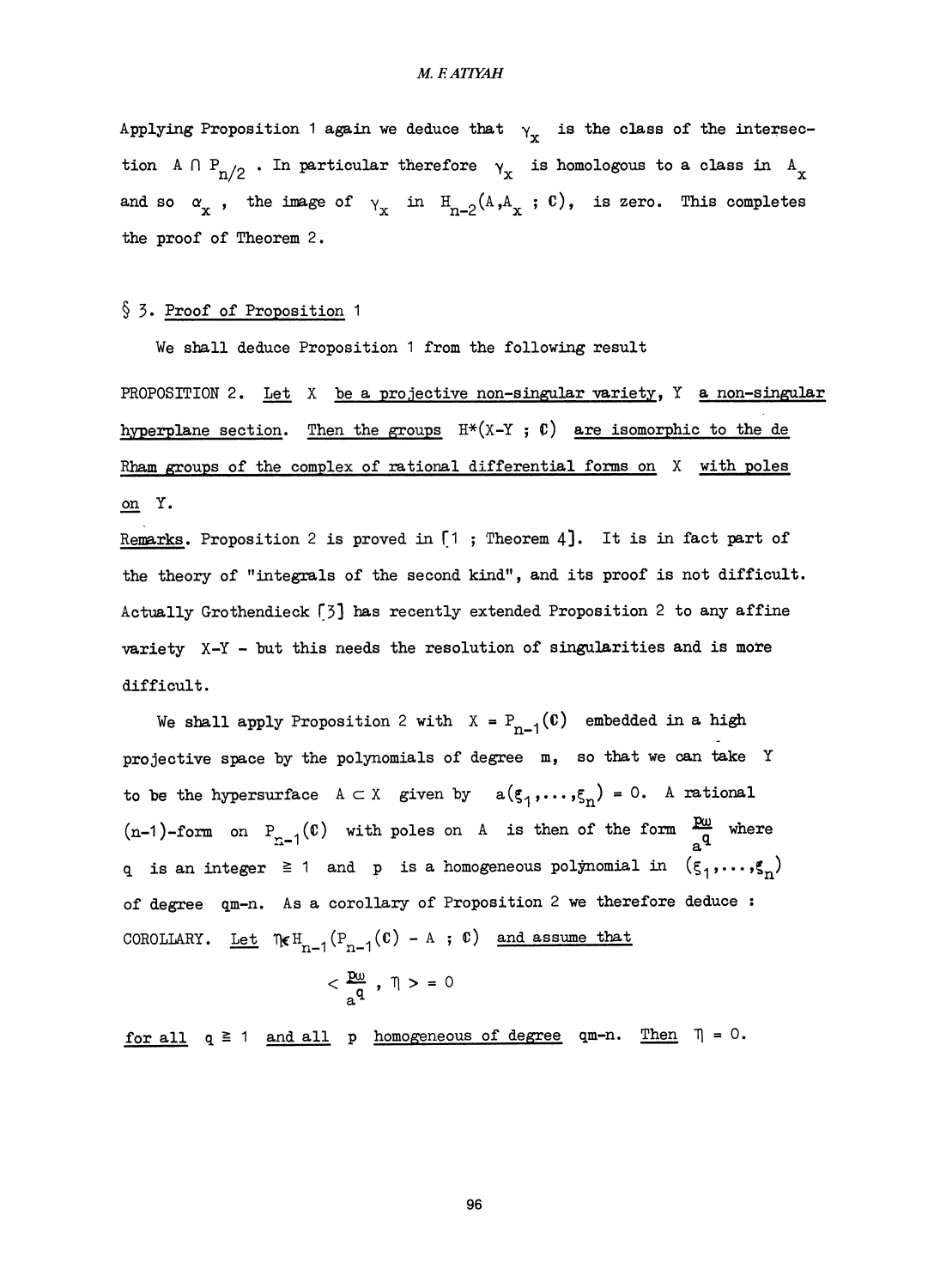Before proceeding to the proof of Proposition 1 we make some remarks about the homology of A and of  $P_{n-1} - A$ . For any  $\alpha \in H_k(A)$  we can associate a class  $T(\alpha) \in H_{k+1}(P_{n-1} - A)$ . Geometrically if  $\alpha$  is represented by a cycle C then  $T(\alpha)$  is represented by a "tube" with axis C - i.e. the normal circle bundle of A in  $P_{n-1}$  restricted to C. Thus if deg p = m-n, and  $k = n-2$ , we have

$$
\langle \mathbf{p}_{\mathbf{w}_{\mathbf{a}}}, \alpha \rangle = \langle \mathbf{Res}_{\mathbf{A}} \frac{\mathbf{p}_{\mathbf{w}}}{\mathbf{a}}, \alpha \rangle = \frac{1}{2\pi \mathbf{i}} \langle \frac{\mathbf{p}_{\mathbf{w}}}{\mathbf{a}}, \mathbf{T}(\alpha) \rangle \tag{3.1}.
$$

Note also that if we apply Poincaré duality on A and  $P_{n-1}$  - A to make identifications

$$
H_{k}(A) = H^{2n-4-k}(A)
$$
  

$$
H_{k+1}(P_{n-1} - A) = H^{2n-3-k}(P_{n-1} , A)
$$

then  $\alpha \mapsto \mathbb{T}(\alpha)$  becomes the coboundary homomorphism

$$
H^{2n-4-k}(A) \stackrel{\delta}{\to} H^{2n-3-k}(P_{n-1}, A)
$$
 (3.2).

The exact sequence to which  $(3.2)$  belongs shows that

$$
\text{Ker } \delta = \text{Im } \mathbb{H}^{2n-4-k}(P_{n-1}).
$$

Taking  $k = n-2$  this is zero for odd n and generated by the dual of A  $\bigcap P_{n/2}$  for n even. Thus the conclusion of Proposition 1 is just the assertion  $T(\alpha) = 0$ .

We pass now to the proof of Proposition 1. We consider the variable polynomial

$$
a_{\lambda} = a_{0} + \lambda b
$$

where b is fixed (of degree m) and  $\lambda$  is a small parameter. By hypothesis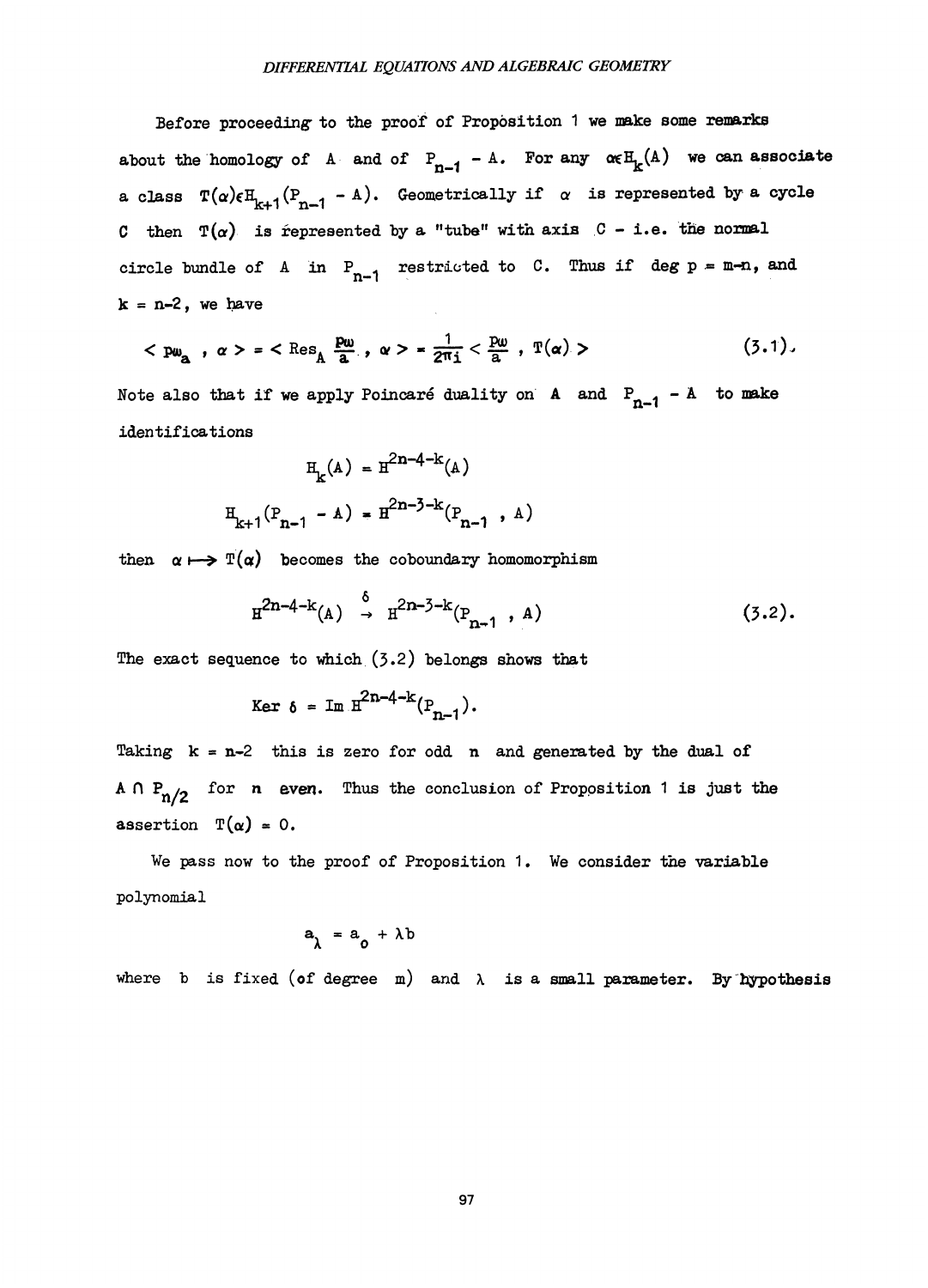therefore

$$
\langle \begin{array}{cc} p\omega_{\mathbf{a}} & \alpha > = 0 \end{array} \text{ identically in } \mathbf{p}, \lambda
$$

where degree  $p = m-n$ . Applying  $(3.1)$  this gives

$$
<\frac{p\omega}{a_{\circ}+\lambda b} \; , \; T(\alpha) > = 0.
$$

Applying  $\left(\frac{\partial}{\partial \lambda}\right)^{\vee}$  and then putting  $\lambda = 0$  we get

$$
\langle \frac{\text{pb}^{\mathcal{V}}\text{u}}{\text{a}^{\mathcal{V}+1}_{\mathcal{S}}}, \text{T}(\alpha) > 0 \qquad (3.3).
$$

But this holds for all  $p$  and  $b$  of the given degrees and the  $pb^{\vee}$  span the space of all homogeneous polynomials of degree  $m-n+vm$ . Thus  $(3.3)$  shows that  $\eta = \mathbb{T}(\alpha)$  satisfies the hypotheses of the Corollary to Proposition 2 and so we have  $\mathbb{T}(\alpha) = 0$ . As pointed out above this is precisely the required conclusion of Proposition 1.

#### REFERENCES

- [1] M.F. ATIYAH and W.V.D. HODGE Integrals of the second kind on an algebraic variety, Ann. of Math. 62 (1955), 56-91.
- [2] I.M. GEL'FAND and G.E. SHILOV Generalized Functions, Volume I. Academic Press (1964).
- [3] A. GROTHENDIECK On the de Rham cohomology of algebraic varieties, Publ. I.H.E.S. n°29 (1966), 95-103.
- [4] I. PETROWSKY On the diffusion of Waves and the lacunas for hyperbolic equations, Mat. Sbornik, 17 (1945), 289-368.